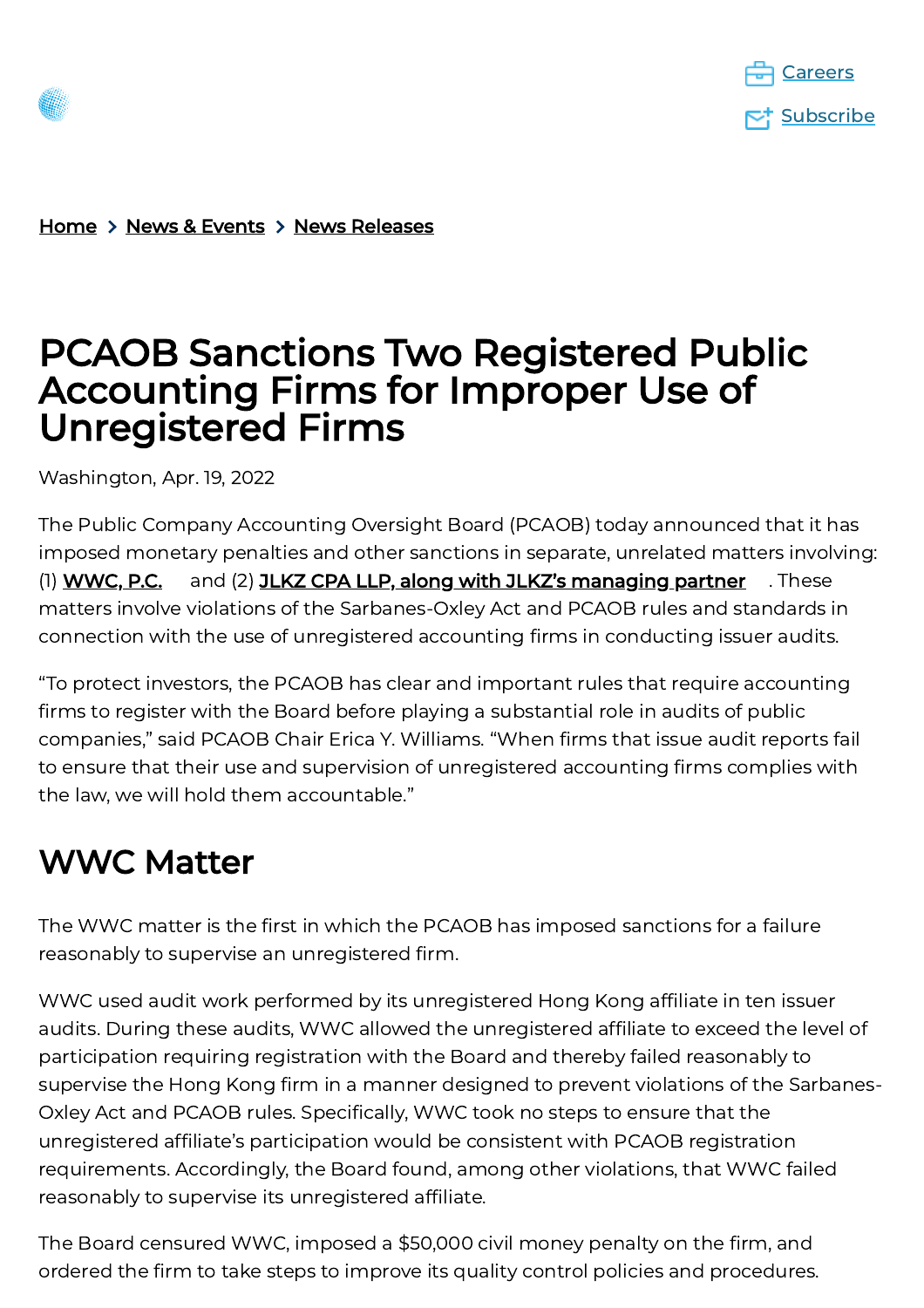## JLKZ Matter

The JLKZ matter is the first in which the PCAOB has imposed sanctions against a firm for issuing an audit report where a separate, unregistered firm had conducted the underlying audit.

Under an arrangement with an unregistered Chinese firm, JLKZ issued audit reports for two issuers after personnel of the unregistered firm acted as the engagement partner, audit staff, and engagement quality reviewer for the audits. The unregistered firm received most of the audit fees. The Board found that JLKZ violated PCAOB standards (AS [3101](https://pcaobus.org/oversight/standards/auditing-standards/details/AS3101)) by issuing audit reports where it had not conducted the underlying audits. The Board also found that JLKZ managing partner Jimmy P. Lee, CPA, directly and substantially contributed to the firm's violations.

The Board imposed a total civil money penalty of \$50,000 jointly and severally on JLKZ and Lee, censured them, and restricted for two years JLKZ's ability to accept new issuer or broker-dealer audit engagements.

"When registered firms fail to appropriately use or supervise work performed by unregistered firms, that undermines investor protection," said Patrick Bryan, Director of the PCAOB's Division of Enforcement and Investigations. "I thank our enforcement staff for their diligent work on these matters, which will deter future misconduct in this area."

PCAOB enforcement staff members Michelle W. Jaconski, Stephen M. D'Angelo, and Samuel C. McCoubrey conducted the investigations, with supervision by Raymond J. Hamm and C. Ian Anderson.

The PCAOB oversees auditors' compliance with the Sarbanes-Oxley Act, provisions of the securities laws relating to auditing, professional standards, and PCAOB and SEC rules. Further information about the PCAOB Division of Enforcement and Investigations is [available](https://pcaobus.org/oversight/standards/auditing-standards/details/AS3101) on the PCAOB website.

Firms or individuals wishing to report suspected misconduct by auditors, or to self-report possible misconduct, may visit the PCAOB **Tips and [Referrals](https://pcaobus.org/oversight/enforcement/tips-referrals) page**.

\*\*\*\*\*

# About the PCAOB

The PCAOB is a nonprofit corporation established by Congress to oversee the audits of public companies in order to protect investors and further the public interest in the preparation of informative, accurate, and independent audit reports. The PCAOB also oversees the audits of brokers and dealers, including compliance reports filed pursuant to federal securities laws.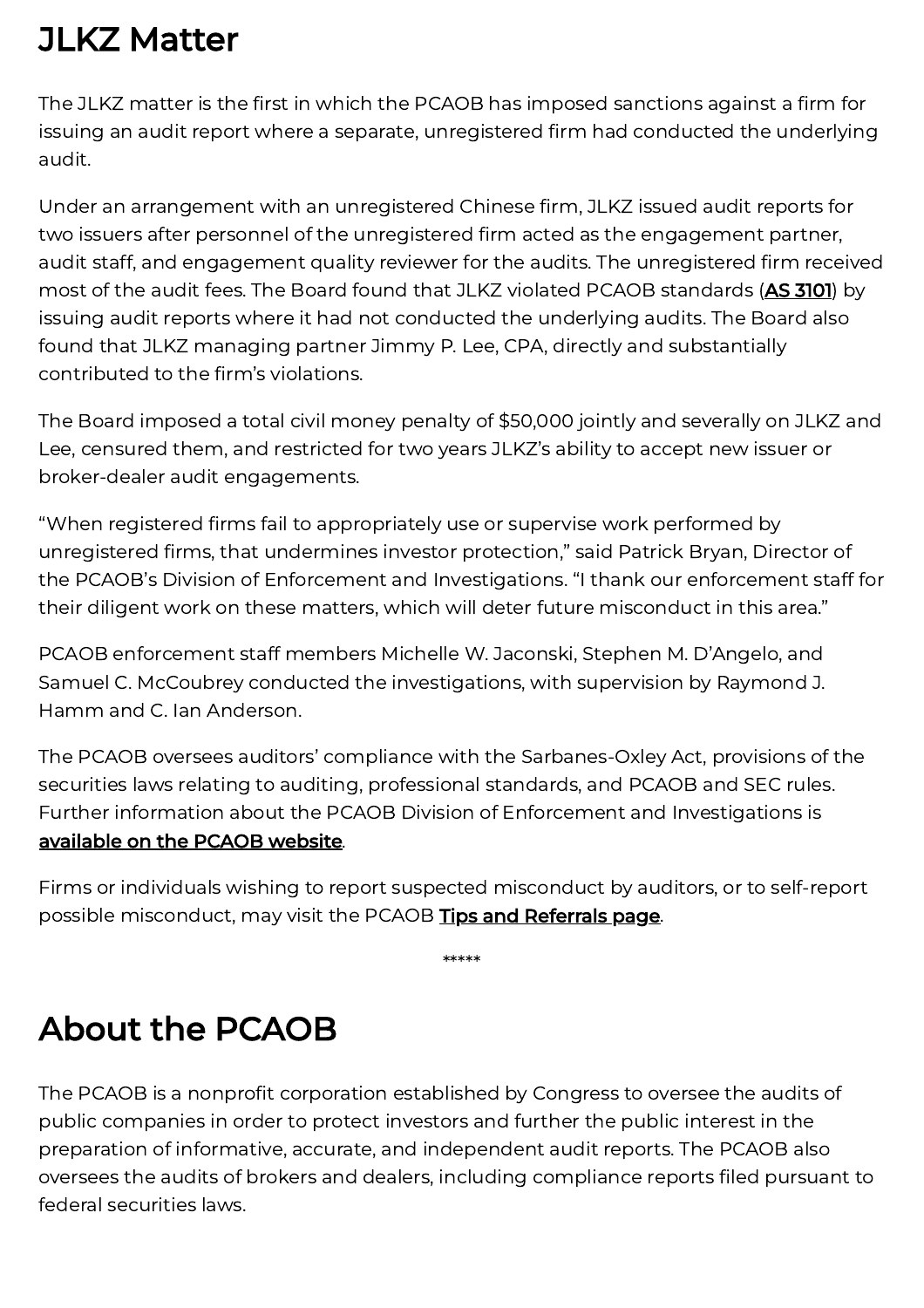## Contact

PCAOB Office of External Affairs [ExternalAffairsmedia@pcaobus.org](mailto:ExternalAffairsmedia@pcaobus.org)

| About                    | Submit a Tip        |
|--------------------------|---------------------|
| <b>Oversight</b>         | <b>Comment Now</b>  |
| <u>Resources</u>         | AuditorSearch       |
| <b>News</b>              | Register            |
| <b>Contact the PCAOB</b> | <b>Firm Filings</b> |

PCAOB [Careers](https://pcaobus.org/careers)

#### Subscribe to our Newsletter

Email address \*

Email

I identify myself as a(n): \*

Select one...

What type of updates would you like to receive? \*

All PCAOB Updates